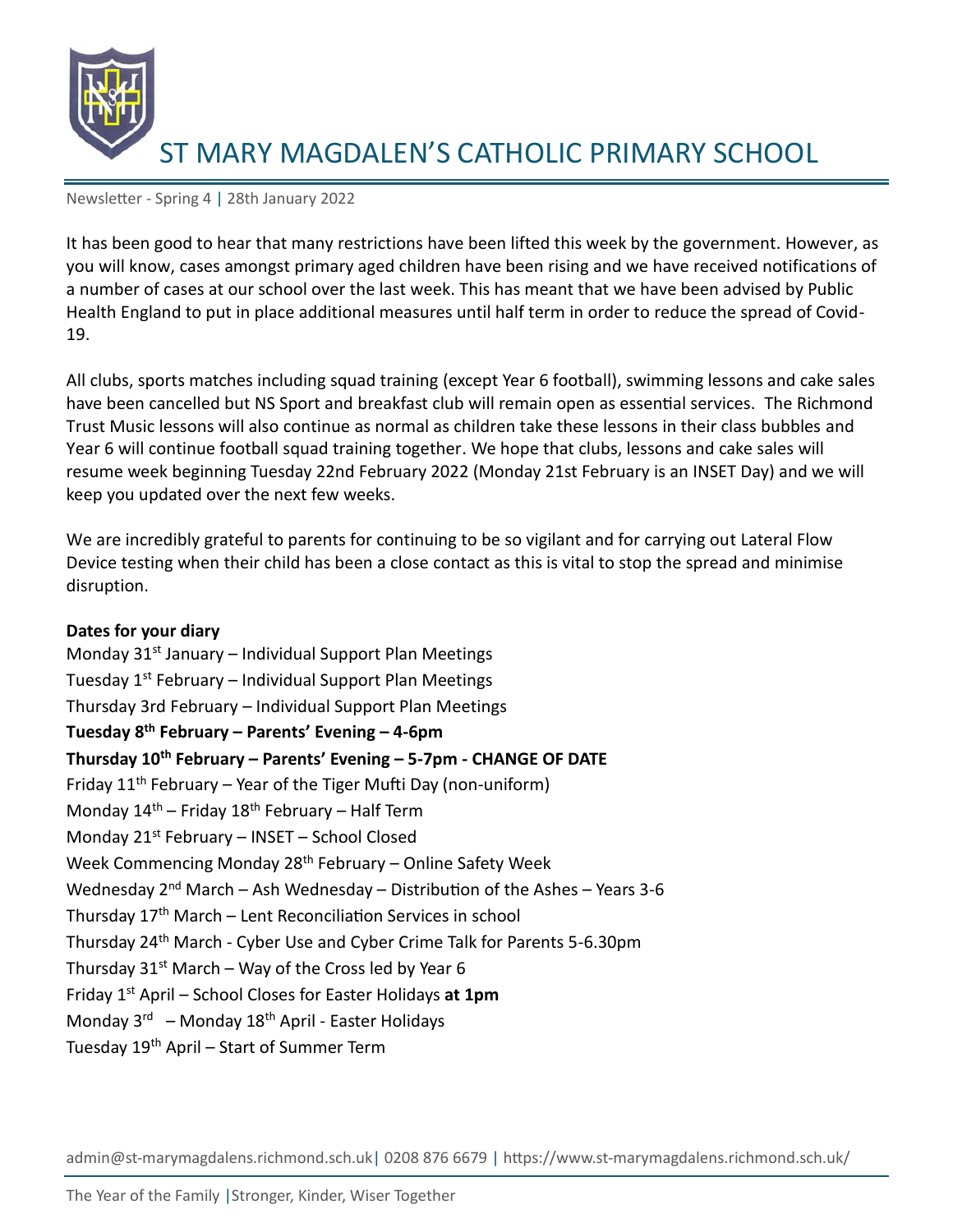## **Parents' Evening**

In last week's newsletter we informed you that due to training being cancelled, we are now able to run our Parents' Evenings as usual on **Tuesday 8th February (4-6pm) and Thursday (5-7pm).** In order to stop the spread of Covid-19 in our community, these meetings will take place virtually as they did in October. We will be using the SchoolCloud system again and we will send you a letter with details about how to make and attend an appointment. Please do check that you are able to access the appointment before your allotted time. Thank you to Mrs Derby for all her hard work organising this.

# **House Competitions**

Last year, feedback from our pupils suggested that they would like more inter house competitions. This year, our NS Sport coach Hassan Davis has been running these competitions in class bubbles each half term, and every Friday, a different class has the opportunity to get int their house teams and play to earn house points. In the autumn term, the children played dodgeball and this term, the children are playing benchball. Since this has started, it has had a real positive effect on the competitiveness and growth on each individual. The games are different to those played in PE to give our children a chance to try something different while using similar skills and realise how sports can link to each other. All points will go towards the final House Point count at Sports Day this year.

The results from last term's Dodgeball tournament are:

Mayne - 33pts More – 29pts Campion – 29pts Fisher – 28pts

## **Mufti day – Friday 11 th February**

One of our Shop 'til You Drop businesses have decided to run a mufti day. Are you ready for the most pawsome mufti day of all time? Because everyone at Dash Away Doughnuts sure are! In the spirit of the year of the tiger, our mufti theme is animals so please dress up as your favourite furry friend and bring in a £1 donation - the purrrrrfect amount! Dressing up is optional so please just wear what you like.

## **Cake Sale Profits**

Despite having to cancel cake sales for the next two weeks, 3FC's cake sale last week raised an amazing £215.41 for their class budget. Thank you to all those who organized, ran and contributed towards the sale. We have such a supportive parent body and this money will make a real difference to the children as we buy more resources to support their learning.

admin@st-marymagdalens.richmond.sch.uk| 0208 876 6679 | https://www.st-marymagdalens.richmond.sch.uk/